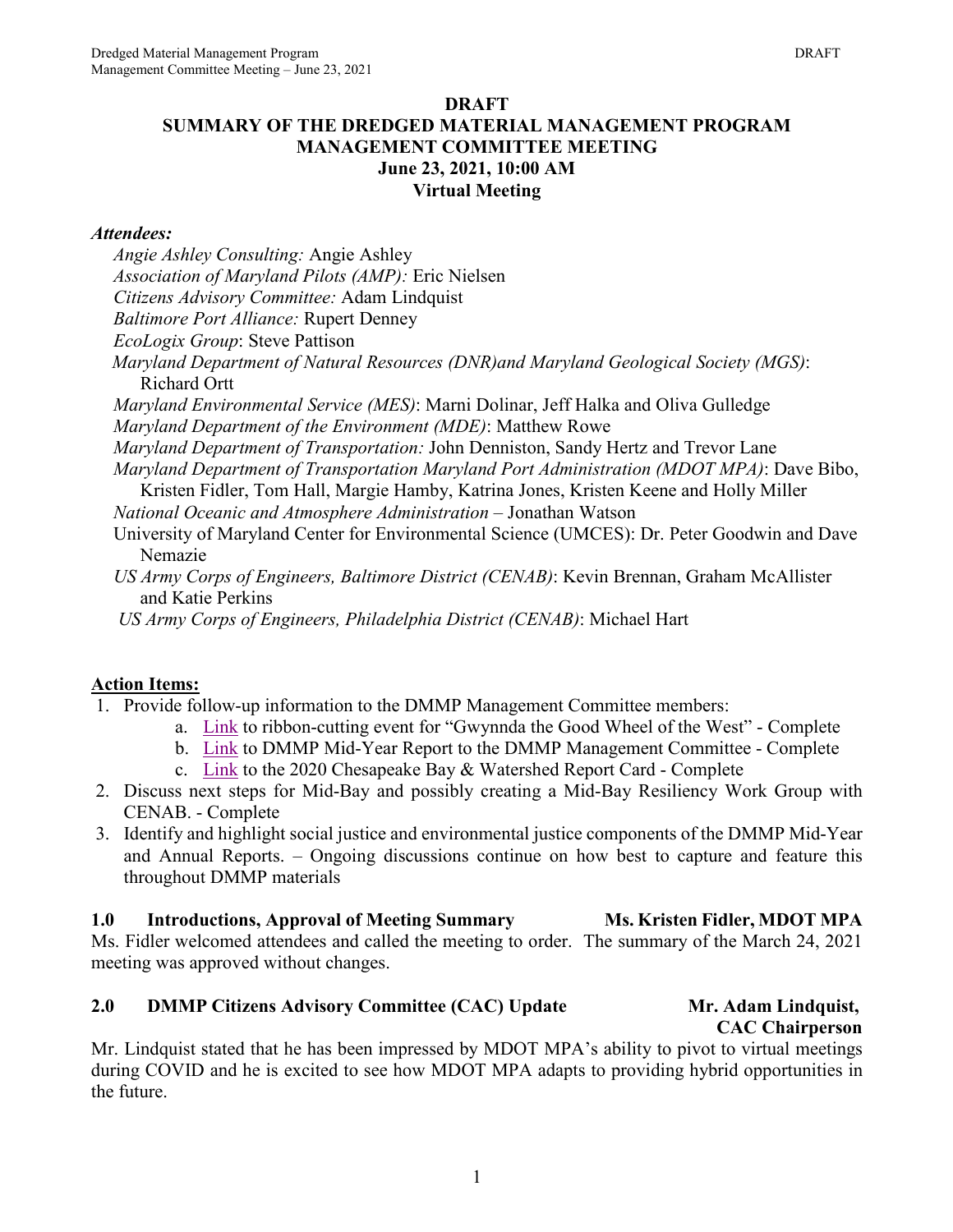A joint DMMP CAC/Harbor Team meeting was held May 12, 2021. BGE gave a presentation on the BGE Key Crossing Resiliency project. The project will replace underwater power lines with overhead power lines in the Patapsco River. BGE is conducting outreach to ensure coordination with the port community to eliminate disruptions to operations and shipping. Additionally, there may be some oyster restoration opportunities on the structures BGE is constructing in the Patapsco River.

The Waterfront Partnership held a virtual ribbon-cutting ceremony on May  $27<sup>th</sup>$  for the Middle Branch trash wheel that was partially funded by MDOT MPA. Mr. Lindquist thanked Ms. Fidler for participating in this virtual event and encouraged the DMMP Management Committee members to watch the event using the [Link](https://www.youtube.com/watch?v=8yIX7HEW8JE) provided in "chat." Mr. Lindquist stated that the new trash wheel, "Gwynnda the Good Wheel of the West" is permanently located at the end of the Gwynn Falls. This new trash wheel is expected to capture 300 tons of debris each year. Because the new trash wheel is located in a heavily forested area of the Middle Branch, "Gwynnda" is equipped with a unique grappling arm to move large woody debris. For the ribbon-cutting event, the grappling arm was used to sprinkle Old Bay on Gwynnda's conveyor belt as a way to bring things to life in Baltimore.

Mr. Lindquist thanked Ms. Jones and Ms. Ashely for the June 4, 2021 tour of the Cox Creek DMCF attended by him and Ms. Anita Kestel, chair of the Masonville Citizen's Advisory Committee. He appreciated the opportunity to visit the new building that includes repair bays, the dike and natural areas of the site. Mr. Lindquist stated that he is looking forward to enjoying the natural areas, particularly the trails once they are available.

The Masonville CAC met virtually on June 15. Mr. Lindquist also noted that Masonville Cove had 46 visitors over the Memorial Day weekend with 20 of those being first time visitors.

Mr. Lindquist also stated that the Waterfront Partnership is undertaking a Water Trail Master Planning Process. The Waterfront Partnership has already established an Advisory Team including those that currently use the Inner Harbor and Middle Branch for recreation. The Waterfront Partnership expects to issue an RFP in the next month with the goal of mapping access points and defined routes. The end goal is to encourage safe paddling and establish rules of the road for recreational users.

*Question:* Ms. Hertz asked if Waterfront Partnership has coordinated with DNR to incorporate their water trails into DNRs existing maps.

*Response:* Mr. Lindquist replied that DNR has agreed to review and comment on Waterfront Partnerships plan as it is being developed. He acknowledged the importance of coordinating with DNR and Baltimore City's Department of Land Use and Recreation especially as they hope to gain state and/or federal funding to implement the plan.

Ms. Hertz encouraged Mr. Lindquist to also contact Baltimore City's Department of Transportation and SHA to coordinate activities for access points for kayaking. Ms. Fidler asked Ms. Hertz if she could recommend a point of contact for Mr. Lindquist. Ms. Hertz suggested following up off-line since it could be SHA Structures Department and/or MDTA.

*Question:* Rupert Denney reminded Mr. Lindquist that Baltimore is a working Harbor and encouraged Mr. Lindquist to communicate with POB on defining routings for safety. He also encouraged communicating with the Coast Guard since the Coast Guard regulates safety distances for terminals and ships.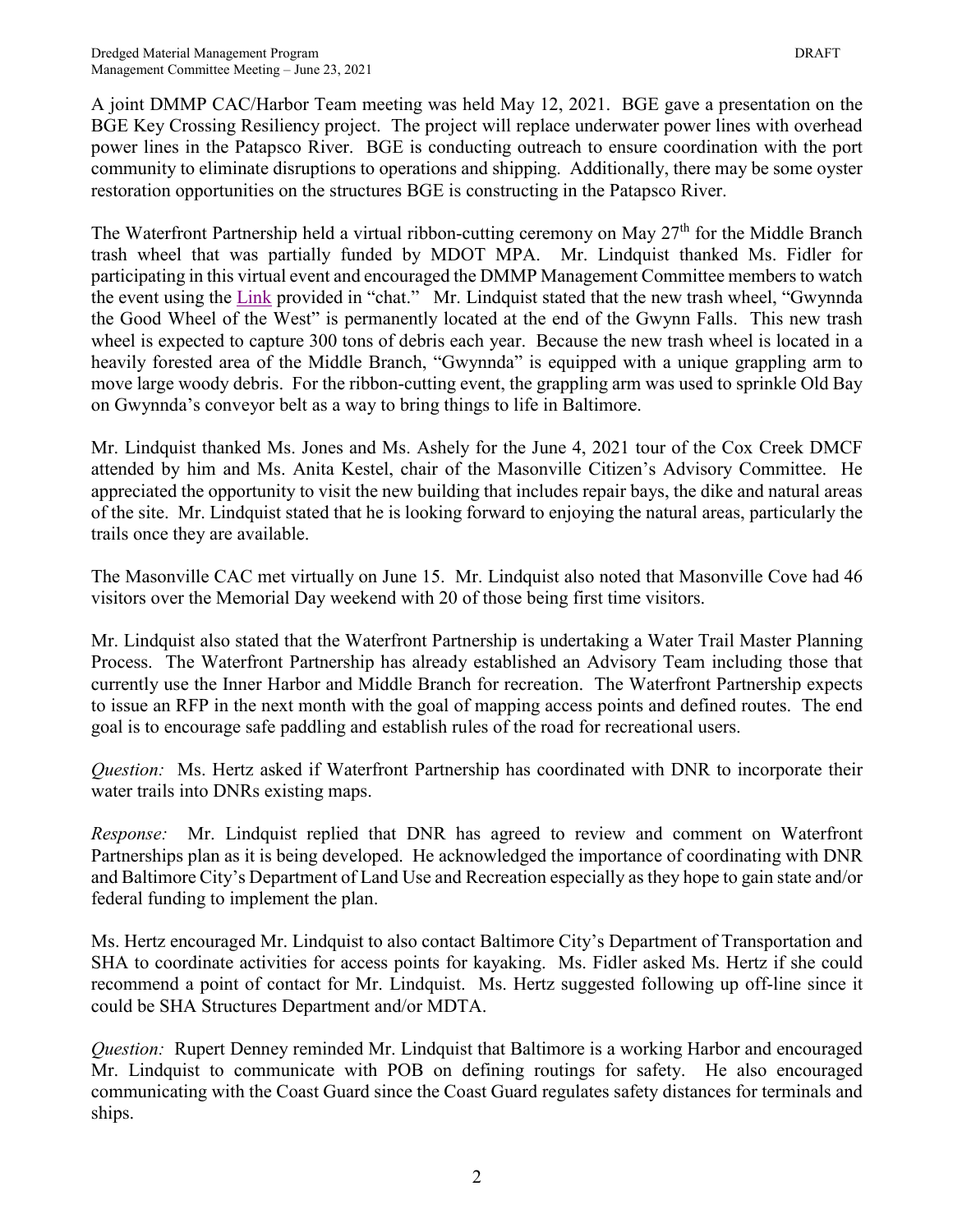Mr. Lindquist acknowledged that safety is foremost and Ms. Fidler agreed that MDOT MPA will help facilitate POB concerns and issues related to safety to the appropriate parties.

**4.0 U.S. Army Corps of Engineers – Philadelphia District Update Michael Hart, CENAP** Mr. Hart reported that the District is current working on the FY21 maintenance dredging of the canal. Currently the Corps anticipates awarding a contract in September 2021 with approximately 350,000 cy of material to be dredged from the southern approach channels. The material will be placed in the Pearce Creek DMCF. Mr. Hart stated that the water quality certification for Pearce Creek was extended by MDE for one year, and that CENAP is in discussion with Maryland to issue a multi-year water quality certification.

CENAP also has several contracts for bridge repairs. The contract for the Chesapeake City Bridge repair and painting was awarded last week. There will also be contracts for repair on the SR1 Bridge and St. George's Bridge. The SR1 and St. George Bridge repairs will not affect air gap. The Chesapeake City Bridge will have air gap restrictions, but only one span will be closed at a time to minimize disruption. Currently, Mr. Hart did not know those height restrictions.

## **5.0 U.S. Army Corps of Engineers – Baltimore District Update Kevin Brennan, CENAB Graham McAllister, CENAB Katie Perkins, CENAB**

Mr. Brennan stated that Colonel Litz would be transitioning out of the District on July 16, 2021. Colonel Estee Pinchasin will assume the command. Colonel Pinchasin is the first female District Engineer for Baltimore. Mr. Brennan stated that he and Ms. Fidler had the opportunity to meet with Colonel Pinchasin, and Mr. Brennan is very excited to work with her.

Mr. Brennan also stated that Katie Perkins is attending today's meeting. Ms. Perkins is a Navigation employee that has been detailed to Project Management, and Mr. Brennan invited the committee to welcome her.

Mr. McAllister stated that his briefing would cover CENAB's dredging plans currently in progress and those planned for later in the year. The first project is a current contract with Cashman Marine that is underway for maintenance dredging of the Craighill Angle and Swan Point segments of the Maryland approach channels. Cashman has dredged approximately 625,000 cy from Craighill Angle and should be wrapping up soon and moving on to Swan Point where a little more than 1 mcy will be dredged in that segment. The material will be taken to the expansion cells at Poplar Island. This contract should wrap up in August of this year.

Mr. McAllister presented a photo of Cashman's dredge, the *Dale Pyatt*; it is the largest clamshell dredge in the Western Hemisphere. It is currently in use at Craighill Angle. A second dredge, the *F. J. Bellisimo,* is also working at the Craighill Angle; it is slightly smaller. The *Dale Pyatt* has approximately a 60 cubic yard bucket and the typical bucket is about  $40 - 50$  cubic yards.

The second contract is for removal of about 2.4 mcy of material from the Cape Henry Channel in Virginia waters. That material will be taken to the Dam Neck Open Water Placement Site. The solicitation should go out early next month with award of a contract by the end of September. The work is not slated to begin until winter of this year to avoid potential harmful impacts to endangered sea turtles.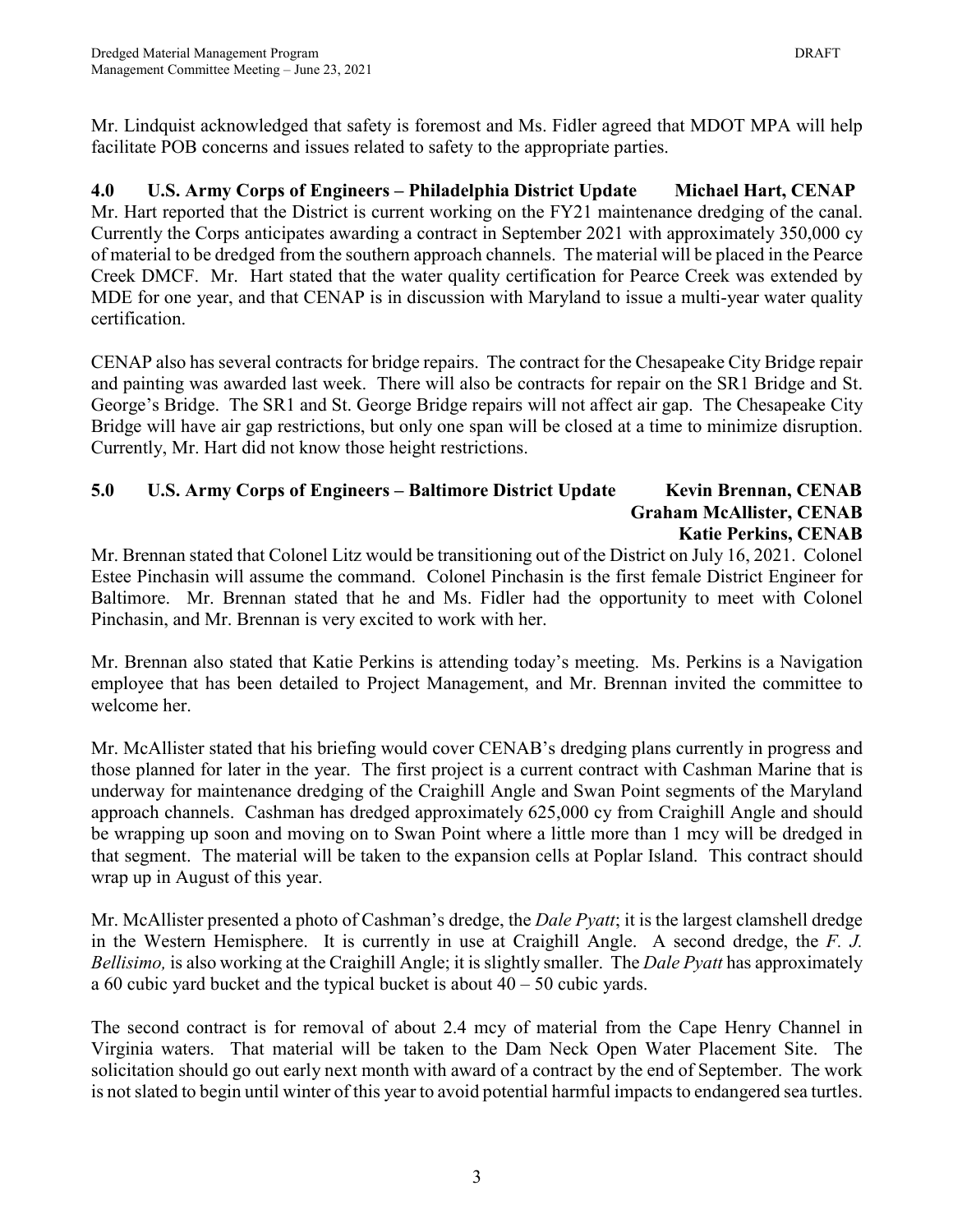The third contract action was enabled through the award of some additional funds received through the FY21 work plan. Those funds were received at the end of January. Mr. McAllister stated the Corps is finalizing specifications and plans to dredge about 1 mcy from the Cutoff Angle and the Craighill Entrance Angle with placement at Poplar Island. An additional 500,000 cy will be dredged from Ft. McHenry with placement at Cox Creek. The Corps expects to issue the solicitation and make an award as soon as possible with work to occur during the winter, similarly to Cape Henry to avoid potential harmful impacts to endangered sea turtles.

Mr. McAllister stated that Katie Perkins would provide the update for Poplar Island.

Ms. Perkins stated that the lateral expansion was completed in January 2021 and would provide approximately an additional 28 mcy of capacity. Inflow of dredged material began 3 months after construction was completed. Cashman Marine is currently onsite and inflowing material into cells 9, 10 and 11. Ms. Perkins also stated that Poplar Island has begun unloading at the Northern Access Channel; historically unloading has occurred at the Southern end. While there is not a permanent bulkhead on the Northern end, Cashman has two unloaders set up there and there have been minimal issues to date. The Corps is excited to be utilizing the expansion cells and these cells should allow for the placement of dredged material through 2032.

Mr. McAllister mentioned that the Project Manager for Mid-Bay, Trevor Cyan, had a conflict so he would be presenting updates on Mr. Cyan's behalf. Mr. McAllister stated that design of the Barren Island component of the project continues to progress, and the joint permit application, essentially a construction agreement, for Barren Island was submitted in May 2021. The Project Partnership Agreement (PPA) has been drafted and provided to MDOT MPA for review. Construction will begin next fiscal year, pending receipt of funding.

The Corps is continuing work on the Seagirt Loop Study. The next milestone is the Tentatively Selected Plan (TSP) planned for November 2021. The PMP, Project Management Plan, was approved in May. The economic analysis is currently being performed by the Deep Draft Planning Center of Expertise out of the Mobile, AL Corps District. Concurrently, engineering and environmental work is being conducted by MPA and their consultants.

*Question:* Mr. Rowe asked if a Mid-Bay Project Team would be established similar to what had occurred for Poplar Island, and if the Corps could speak to this request.

*Response:* Mr. McAllister replied that he would defer to Mr. Cyan for a more detailed response; there has been public engagement and more is planned as well. Ms. Miller confirmed that there would be opportunity for input and the intent is to model the process used for development of Poplar Island when the timing is appropriate.

*Question:* Mr. Brennan asked Mr. Rowe to clarify if he was referring to working groups created for Poplar Island.

Response: Mr. Rowe stated that he believed that when Poplar was underway there were some changes to design and opportunities to influence the project outcome. Mr. Rowe wants to clarify if there is opportunity for the same input for Mid-Bay, and if the Corps anticipated a similar structure to what happened for Poplar.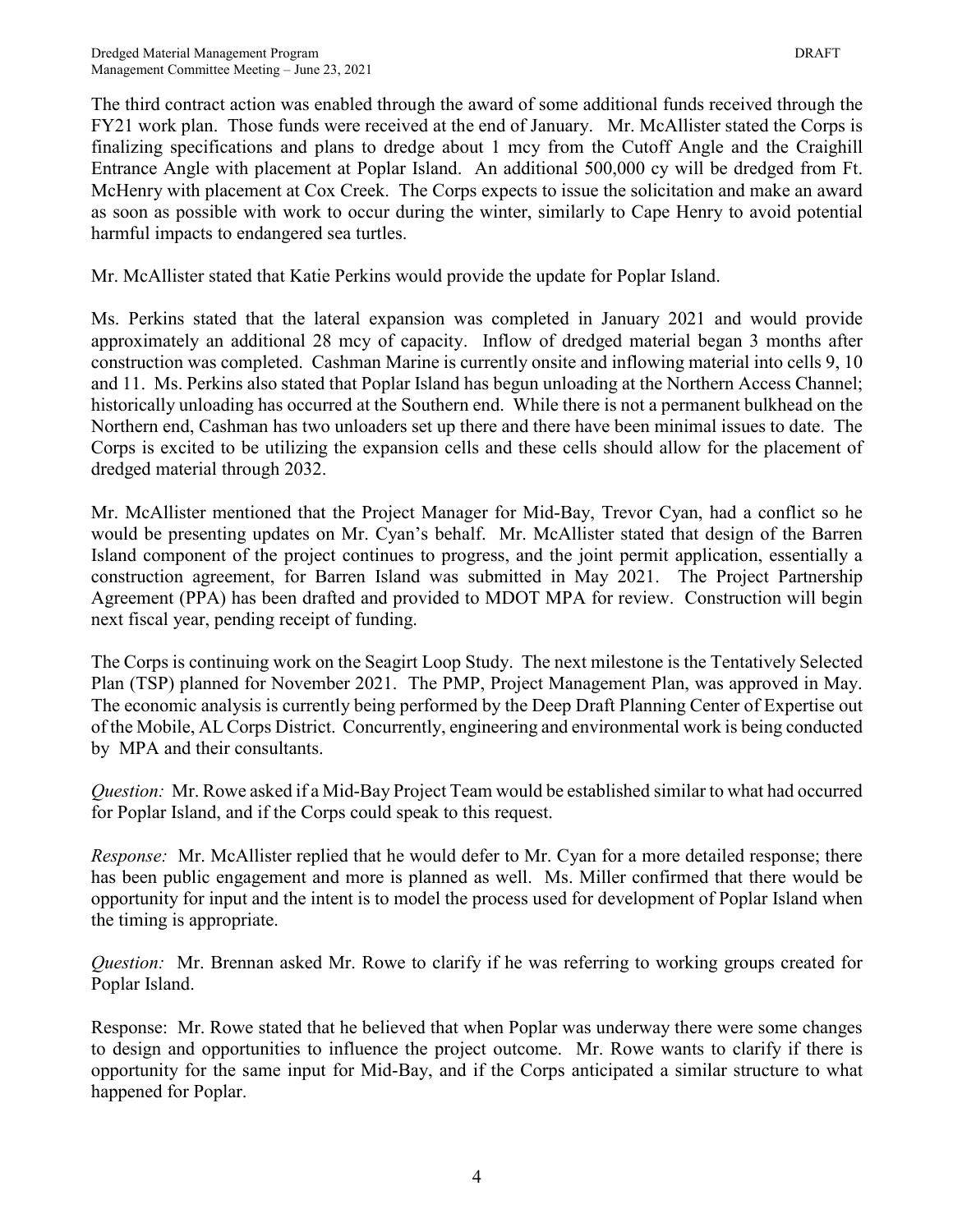Ms. Fidler confirmed Ms. Miller's statement and added an action item for Mr. Rowe, Mr. Cyan and MPA to meet to discuss timing and next steps with a focus on resiliency and co-benefits to partners since Mr. Rowe has expressed that suggestion/request previously. Ms. Fidler stated that the James Island portion of the Mid-Bay represents the bulk of the project with final design to begin this time next year.

Furthermore, Ms. Fidler mentioned emphasized that MPA is looking forward to in-person meetings and open house events related to Mid-Bay that will allow partners, stakeholders and citizens to visit Poplar Island so it can be seen as a model and envision what will happen with Mid-Bay. MPA has been hindered somewhat during the last 16 months by the virtual environment. MPA has pivoted with newsletters and webinars but that doesn't meet the same goals and objectives as in-person visits in terms of helping individuals visualize the outcomes. MPA is looking forward to those in-person opportunities for outreach. In fact, those in person efforts are underway; an in-person meeting was held with the watermen last week. Ms. Fidler emphasized that MPA wants to be listening to feedback stakeholders provide such as Mr. Rowe has stated for resiliency and oyster restoration, and using that to inform the process and project while still working within the parameters of the project, specifically the project authorization.

## **6.0 DMMP Management Committee Mid-Year Report Kristen Keene, MDOT MPA**

Ms. Keene stated that despite the challenges the last 18 months has presented, MDOT MPA has been working hard on the goals the DMMP Management Committee helped formulate in the 2020 DMMP Annual Report.

Both the report and presentation are in the file share folder [Link](https://drive.google.com/drive/folders/1dPendOYfb9fTr68UOI1hKqb6vZZIUehG?usp=sharing) provided on the meeting agenda. This year's Mid-Year Report is a total of three pages. Page one recaps the recommendations from the 2020 Annual Report. Page two reviews the Quarter One accomplishments and page three reviews the Quarter Two accomplishments with a sneak peek into Quarters Three and Four. The recommendations have been broken down by category: Funding & Policy Recommendations, Planning & Operations Recommendations and Outreach & Education Recommendations.

Ms. Keene stated progress on the goals for Quarter 1 and Quarter 2 using the categories mentioned above.

Funding & Policy Recommendations

- MDOT MPA is advocating for \$38 million for the Corps and tracking its inclusion in the President's FFY 2022 budget, the Corps FFY 2022 Work Plan, or as a Congressional community-designated program.
- In conjunction with AAPA, MDOT MPA supported implementation guidance for WRDA 2020 leading to Congress including renewed support for beneficial use projects like Mid-Bay for aquatic ecosystem restoration projects that provide substantial economic and environmental benefits. Ms. Keene stated that this language solidifies Congress' intent to value environmental benefits and impacts rather than solely focusing on the lowest cost options for placement of dredged material.

Planning & Operations Recommendations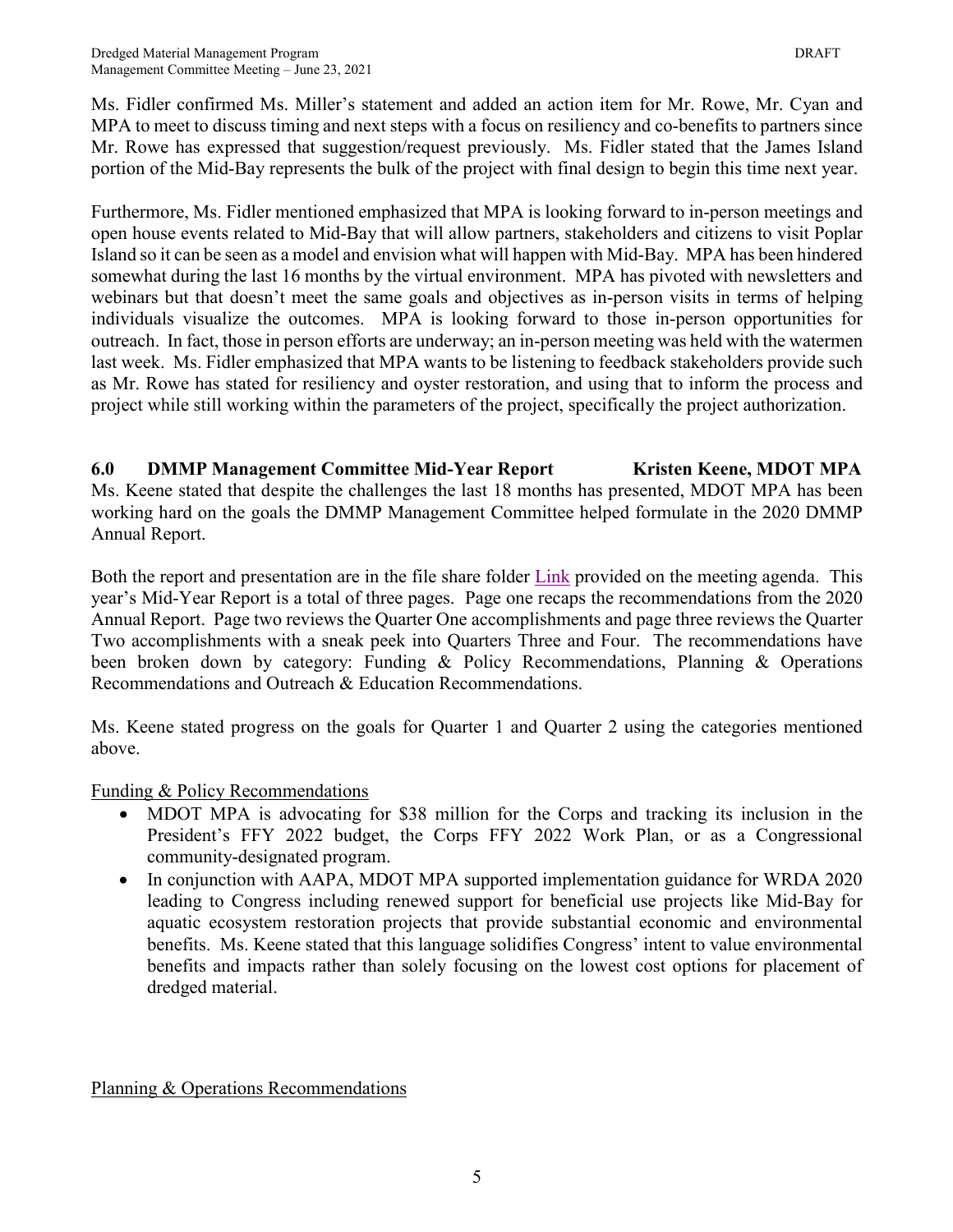- The expanded Cox Creek dike has been widened to 200'and the uniform elevation has increased
- to 36' feet; this is consistent with the elevation of the existing site prior to the expansion. Additionally, the foundation for the elevation to 60' was built using material borrowed from the MPA's existing upland site. This represents a major milestone. The DMMP CAC visited for a tour recently and MPA is geared up to provide tours. Ms. Keene encouraged everyone to take advantage of tour opportunities.
- Implementation of the Innovative Reuse and Beneficial Use (IRBU) strategy has begun. Most notably, the Board of Public Works approved a series of contracts for the research and development solicitation. That solicitation is still open. Five awards have been made and more are anticipated. Also, the Ridgley's Cove project is complete. Ms. Keene thanked our partners at Baltimore City, Baltimore Development Corporation, Top Golf and a series of consultants for assisting with this project. A special thanks goes to MDE for walking MPA through a largescale demonstration project of blending dredged material and using it as remedial capping material.
- Poplar Island Expansion was completed; adding an additional 575 acres of capacity, creating over 1,700 acres of habitat for restoration.
- A 5-Year HMI Interagency Agreement was executed among DNR, MPA and MES. This agreement defines the roles and responsibilities of the respective agencies and how to move forward with the design and maintenance of habitat restoration of the south of north cells. This roadmap determines how HMI will reach a final restoration stage and be maintained thereafter.
- Mid-Bay Pre-engineering and Design Phase (PED) continues. Opportunities for outreach on the Mid-Bay project will be communicated far and wide.
- Seagirth Berth 3 dredging, including wideners and turning basin, was completed.
- Planning and site investigations for the next pilot CAD cell location are underway.
- MDOT MPA, the Corps and Virginia Marine Resource Commission (VMRC) are coordinating to explore alternative placement sites for dredged material in Virginia.
- An update to the Coastal Resilience and Climate Change Vulnerability Assessment is being explored. This assessment will look at vulnerabilities of all MPA sites, terminals and dredged material containment facilities, to understand the resiliency features or lack of features for each location. More information will be provided on how the assessment unfolds during the year.

Outreach & Education Recommendations

- All education and outreach programming was moved to or conducted on a digital format including hosting two digital spotlight webinars, one on using dredged material beneficially and one specific to the Mid-Bay project. Two additional webinars are planned this year. Additionally, a virtual BPA Hiring and Career Expo was held. This event was attended by 29 employees and over 275 job seekers. MDOT MPA is also exploring hybrid options for future events, such as being able to tour Dredged Material Containment Facilities virtually when not able to visit in-person.
- Furthermore, MDOT MPA is forging relationships with Historically Black Colleges and Universities, such a Morgan State and Coppin. MDOT MPA is beginning to work more closely with these colleges and build partnerships.
- New guidelines are being developed to safely respond to a phased reopening of in-person meetings and events. MPA is looking forward to welcoming everyone back to our sites.
- Friends of HMI has been formed and will eventually replace the HMI COC which has been in place for 40 years. Ms. Keene recognized the dedication and stewardship of the HMI COC members.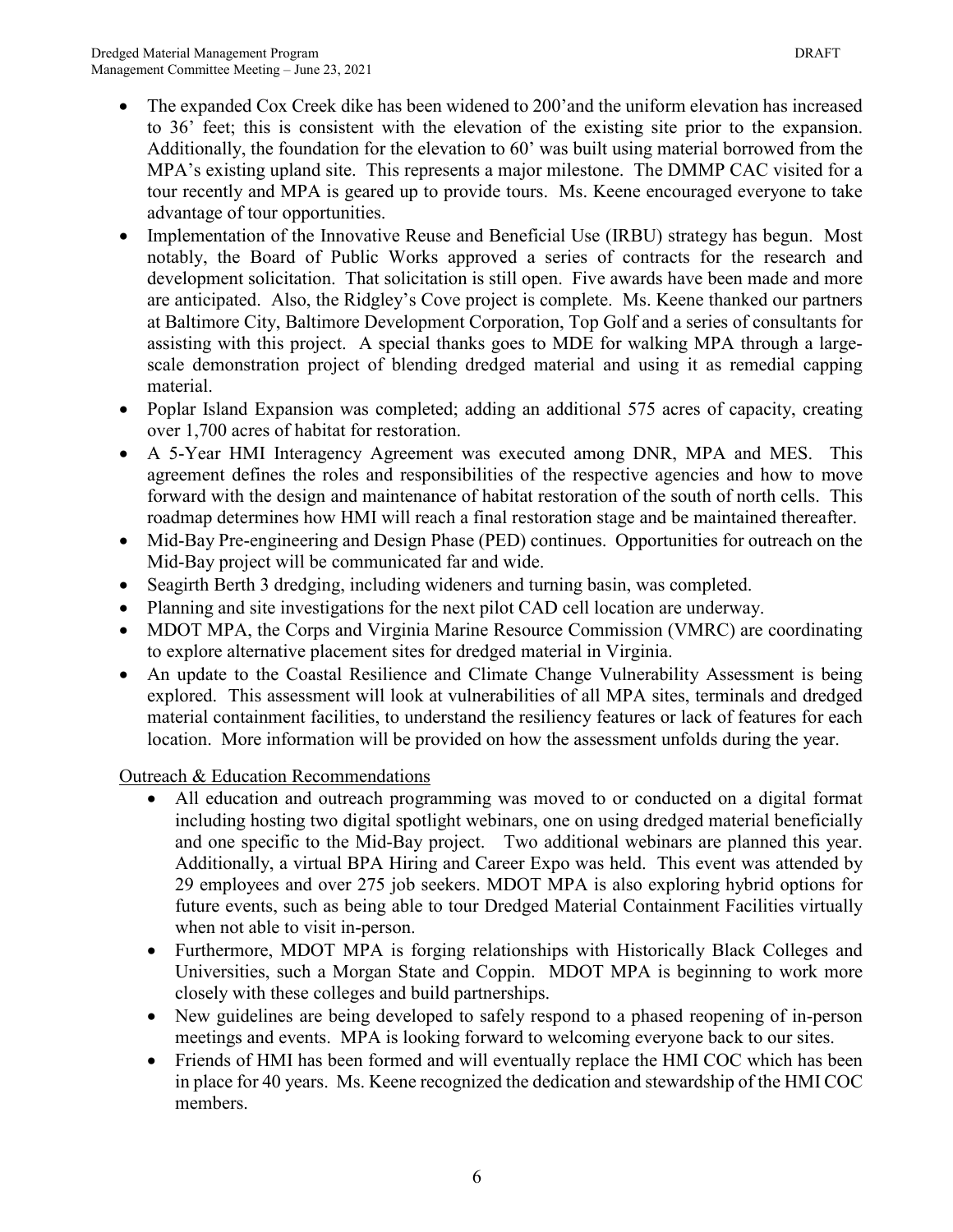- Gwynnda, the Good Wheel of the West was installed at the mouth of the Gwynn Falls. MDOT MPA values its relationship with the Waterfront Partnership and is pleased to add another trash wheel to the family.
- While the Masonville Cove Education Center remains closed, outdoor activities are continuing. The Maryland Geocaching Societies Annual Cache Across Maryland attracted more than 200 visitors, including MPA's Ms. Katrina Jones. If you need any recommendations for geocaching locations, please ask Ms. Jones; she has been hitting the trails. For the first time, Masonville opened for Memorial Day weekend with a total of 46 visitors, 20 of whom were first time visitors to Masonville. Finally, three eaglets hatched at Masonville. Masonville is home to the only nesting pair of bald eagles in Baltimore City.

Ms. Keene provided insights into expectations for Quarters 3 and 4 as well.

- Masonville dike raising and design to begin. MPA is hoping to restore funding.
- Negotiations will continue for the property adjacent to Cox Creek.
- The Virginia Bay Enhancement Work Group (VA BEWG) will recommend placement alternatives or new options.
- Test and implement COVID-safe tours at MPA facilities.
- Advertisement and a public hearing for Barren Island portion of Mid-Bay permitting will occur in the second half of the year; expect to receive notification from MPA.
- Fleming Park offshore restoration and resiliency design and engineering plans will be completed. Although the DMMP Management Committee has not received an update in some time, the team has been working hard on the pre-design investigation and report, and updated modeling activities. Updated designs and engineering plan are expected in the second half of the year.
- Launch the IRBU website tool. Ms. Keene stated that if you participated in the IR Workshop #2, you got a sneak peek at the website and tool. The purpose of the IRBU tool is to provide stakeholders with a formal dredged material request process.

Ms. Fidler thanked Ms. Keene for her presentation and announced the Ms. Ashley would share the Mid-Year report on the screen so the committee can view the full report and layout. Ms. Fidler stated that Ms. Hamby would send the report to the committee and reminded everyone that the report is accessible through the file share folder on the agenda.

*Question:* Dr. Goodwin complimented Ms. Keene on the presentation and MPA on the webinars; they were fabulous, and the content came through clearly. Dr. Goodwin suggested that in looking at the Governor's statement on the importance of social justice and environmental justice around activities going on around the city and really the entire state, whether it is beneficial to specifically identify activities in the report currently happening related to social and environmental justice?

*Response:* Ms. Fidler thanked Dr. Goodwin for the timely and relevant suggestion and confirmed the need to communicate how social and environmental justice is woven into our program and to highlight the importance that MDOT and all of the business units are placing on environmental justice. MPA is working with MDOT on the implementation of an agency wide plan. Ms. Fidler stated this would be an action item.

Ms. Fidler thanked the partners and the team for weathering this transformational time both in terms of moving to a virtual environment and the economic downturn. MPA has continued to move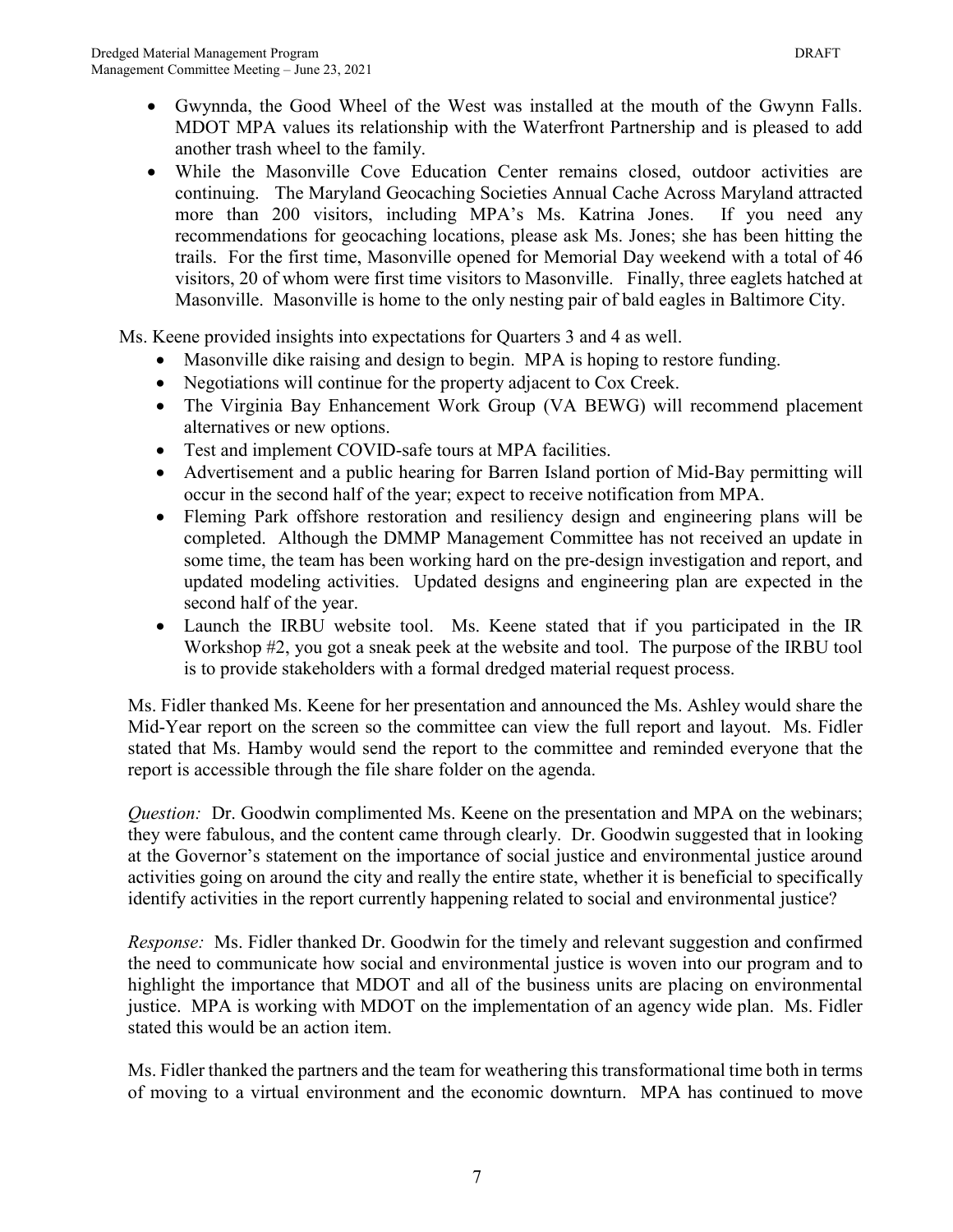forward in our mission to keep waterborne commerce moving as well as honoring our commitments advancing the recommendations in the Annual Report.

*Question:* Mr. Watson would like to know more about the IRBU tool and its intended audience.

*Response:* Ms. Keene stated that she would be happy to meet offline to review in detail, but basically the tool provides information on the Innovative Reuse and Beneficial Use Program as well as facilitating the process on how to request dredged material, and will also be used to share program data. Ms. Keene will follow up via e-mail with Mr. Watson.

#### **7.0 Open Discussion CONSERVING CONSERVING CONSERVING CONSERVATION CONSERVATION CONSERVATION CONSERVATION CONSERVATION CONSERVATION CONSERVATION CONSERVATION CONSERVATION CONSERVATION CONSERVATION CONSERVATION CONSERVA**

Ms. Fidler stated that MPA would like to hear other agency and organization priorities and interests and discuss how they dovetail into the DMMP.

Ms. Fidler asked Mr. Denney if he would like to make any comments regarding the interests of the Baltimore Port Alliance. Mr. Denney stated that prior to the last IRC Workshop, he commented to Ms. Sari Rothrock that it might be time to pivot the focus of the committee from concept of IRBU to the marketing and technical aspects of IRBU. He congratulated MPA and MDE on the years of hard work moving IRBU from concept into acceptance. Mr. Denney suggested meeting offline to discuss how to engage a variety of people - those that want to compost to those building roads. Ms. Fidler acknowledged that the dialog and conversation around IRBU has really advanced and stated the progress has been important. Ms. Fidler also reminded the committee that some of the results from the IRBU research and development RFP would begin being available by the end of the year, and MDOT MPA should be considering how and when to present those results and how best to engage stakeholders. She suggested perhaps holding a two-day workshop or forum.

Mr. Rowe provided an update to the group on Conowingo and advised those that might not know that the dam is filled with sediment which in turn results in increased nutrient loads in the Bay. MDE and the Bay Cabinet have been working on solutions to the Conowingo problem. MDE did enter into a pilot with a contractor to do a more thorough characterization of the sediment including chemical constituents and grain size. Another part of the pilot was to look at innovative reuse options for the material and perform a market analysis. MDE held a meeting recently with the contractor which was attended by Ms. Keene. Mr. Rowe thanked her for providing valuable comments; the meeting was to talk about what happens if a large-scale demonstration occurs. Mr. Rowe wanted everyone to know that a lot of activity is occurring; he hopes to have the sediment characterization report posted to the MDE website soon, but wanted the Management Committee to know there is a lot of discussion about dredging and potential partnership opportunities. [RAP Implementation and Closure Report \(maryland.gov\)](https://gcc02.safelinks.protection.outlook.com/?url=https%3A%2F%2Fmde.maryland.gov%2Fprograms%2FMarylander%2FDocuments%2FFinal%2520Sediment%2520Characterization%2520Report.pdf&data=04%7C01%7Cmhamby%40marylandports.com%7C8ac11cbdf0bc45907d8a08d97867ffa9%7Cb38cd27c57ca4597be2822df43dd47f1%7C0%7C0%7C637673210336043368%7CUnknown%7CTWFpbGZsb3d8eyJWIjoiMC4wLjAwMDAiLCJQIjoiV2luMzIiLCJBTiI6Ik1haWwiLCJXVCI6Mn0%3D%7C1000&sdata=Odo0LdIkwyAkHa7jVjYM5OjGAMEE0qT5jzJtiik5tI4%3D&reserved=0) is now available. It is a priority for the state to figure out how to manage sediments at Conowingo. Additionally, MDE is also pursuing ways to work climate resiliency into their permits, approvals and decision making. MDE hopes to have a website soon on MDE's resiliency priorities and Mr. Rowe will communicate when that is available. WSA Climate Change (maryland.gov) is now available.

Dr. Goodwin stated that yesterday the 2020 Bay Watershed Report Card was released. Dr. Goodwin stated that in spite of the weather, the Bay continues to improve. He noted that this report card includes four new indexes: stewardship, protected lands, heat vulnerability and walkability. Many of these indexes are getting toward social justice issues mentioned earlier in the meeting. The [Link](https://ecoreportcard.org/report-cards/chesapeake-bay/publications/2020-chesapeake-bay-watershed-report-card/) will be posted in the chat and hard copies are also available. Dr. Goodwin thanked the agencies in the meeting that are called upon to provide the vast amount of information needed to update the report card.